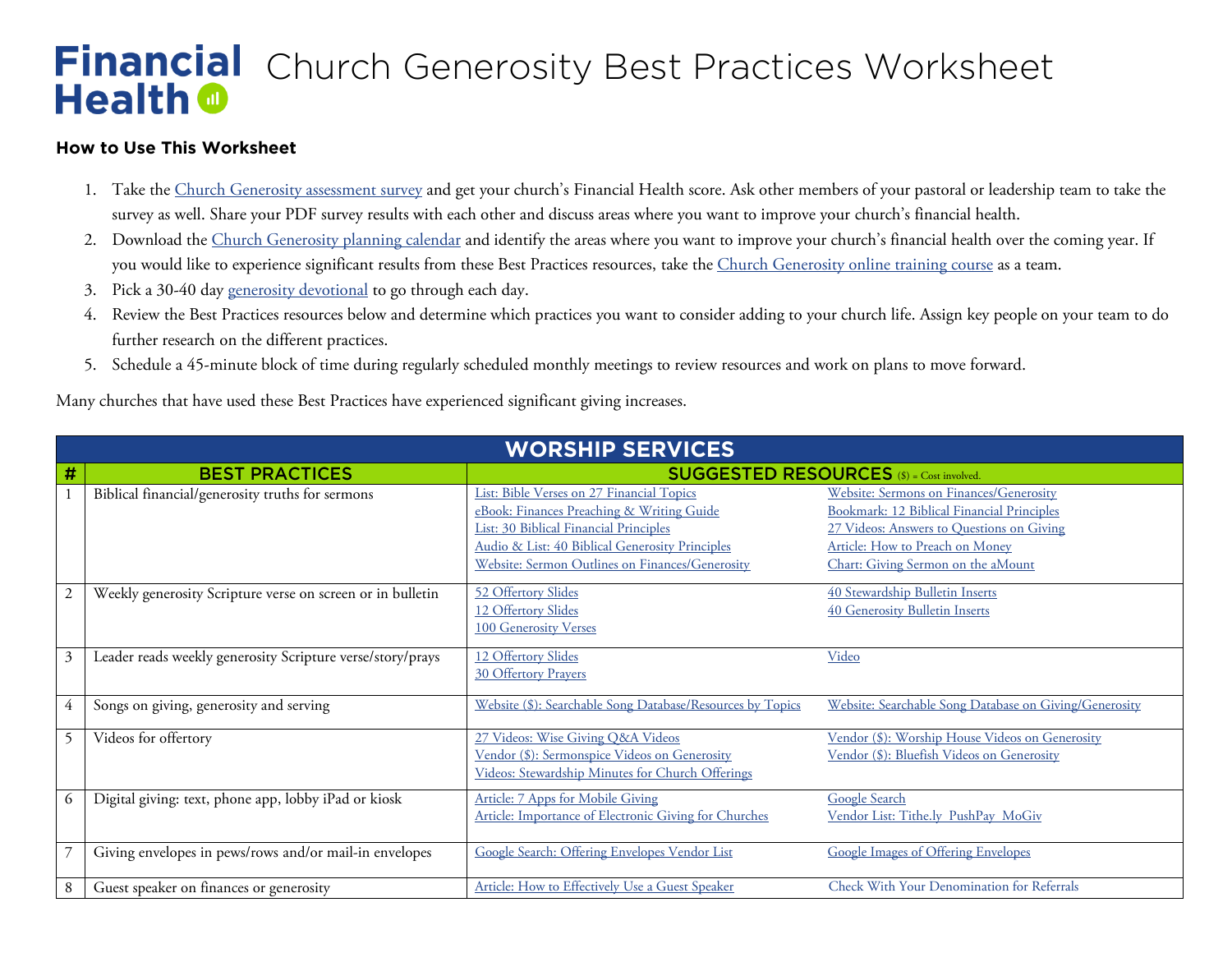| <b>FINANCIAL/GENEROSITY TEACHING MATERIALS</b> |                                                                                                         |                                                                                                                                                                                                                                 |                                                                                                                                                                                                          |  |  |
|------------------------------------------------|---------------------------------------------------------------------------------------------------------|---------------------------------------------------------------------------------------------------------------------------------------------------------------------------------------------------------------------------------|----------------------------------------------------------------------------------------------------------------------------------------------------------------------------------------------------------|--|--|
| 9                                              | Financial class, course, seminar or small group                                                         | Curriculum (\$): Dave Ramsey<br>Curriculum (\$): Compass<br>Curriculum (\$): Crown<br>Curriculum (\$): Ron Blue<br>Curriculum (\$): Steward's Way<br>Curriculum (\$): Rick Warren<br>Book (\$): Experience God as Your Provider | Devotionals (\$): Generosity Devotionals<br>Curriculum (\$) GoodSense<br>Curriculum (\$): No Strings<br>Curriculum (\$): Children<br>Curriculum (\$): High School<br>Curriculum (\$): College/University |  |  |
| 10                                             | 30 or 40 Day Generosity devotionals for church-wide use                                                 | Devotionals (\$): Generosity Devotionals<br>Curriculum (\$): Reimagine                                                                                                                                                          | Devotionals (\$): GenerousChurch                                                                                                                                                                         |  |  |
| 11                                             | Videos on giving section of website and eNewsletters                                                    | Videos: O&A on Finances<br>Videos: Stewardship Minutes for Church Offerings                                                                                                                                                     | Videos: Q&A on Giving                                                                                                                                                                                    |  |  |
| 12                                             | Financial/Generosity flyers, cartoons or bulletin inserts                                               | Cartoons: Church Finances & Giving<br>40 Generosity Bulletin Inserts<br>40 Stewardship Timeless Truths Bulletin Inserts                                                                                                         | <b>Flyers on Generosity</b><br>Bookmarks (\$)                                                                                                                                                            |  |  |
| 13                                             | Legacy/wills/trust materials, seminars or advisers                                                      | Check With Your Denomination for Services and Advisors<br>Vendor (\$): Legacy Organizer Manual                                                                                                                                  | Samples: Flyers on Planned/Estate Giving<br>Provider List (Coming)                                                                                                                                       |  |  |
|                                                |                                                                                                         | DONATION COLLECTIONS/ADMINISTRATION                                                                                                                                                                                             |                                                                                                                                                                                                          |  |  |
| 14<br>15                                       | Online website giving and/or EFT banking<br>Digital giving (by text, cell phone app, and/or iPad/kiosk) | Article: Importance of Electronic Giving for Churches<br>Vendor (\$): Easy Tithe<br>Vendor (\$): Push Pay<br>Vendor (\$): iDonate                                                                                               | Vendor (\$): Secure Give<br>Vendor (\$): Tithe.ly<br>Vendor (\$): Vanco Services<br>Google Search                                                                                                        |  |  |
| 16                                             | Donated assets, property, stocks and gifts-in-kind                                                      | Check With Your Denomination<br>Vendor (\$): iDonate                                                                                                                                                                            | <b>National Christian Foundation</b>                                                                                                                                                                     |  |  |
| 17                                             | Giving statements sent multiple times per year                                                          | See Best Practice #18<br>eBook: Giving Statement Guide                                                                                                                                                                          | Blog: Quarterly Fund Drive Pledge Reminders that Don't Suck                                                                                                                                              |  |  |
| 18                                             | Companion materials sent with giving statements                                                         | Samples: Newsletter 1 Newsletter 2 Newsletter 3<br>Chart: Christian giving based on income<br>Chart: May 31 Giving<br>Chart: July 31 Giving Chart                                                                               | <b>Generosity Flyers</b><br><b>Cartoons: Church Giving &amp; Finances</b><br>Return Mail-in Envelope<br>Sample: Megachurch Church Annual Report Sample                                                   |  |  |
| 19                                             | Contact with new givers and unexpected larger gifts                                                     | Article: What Should Pastors Know About Church Giving                                                                                                                                                                           |                                                                                                                                                                                                          |  |  |
| 20                                             | Approved list of "As God Provides" projects                                                             | Video<br>Sample List (coming)                                                                                                                                                                                                   | Article                                                                                                                                                                                                  |  |  |
| 21                                             | Treasurer's annual report to leaders on giving numbers                                                  | Worksheet: Treasurer's Report on Giving Demographics                                                                                                                                                                            |                                                                                                                                                                                                          |  |  |
| $22\,$                                         | Policies on fundraising, borrowing, giving records, etc.                                                | Sample: 10 Guiding Financial Principles for a Church<br><b>Article: Pastors &amp; Giving Records</b>                                                                                                                            | Megachurch Sample: Stewardship Policies/Procedures/Practices                                                                                                                                             |  |  |